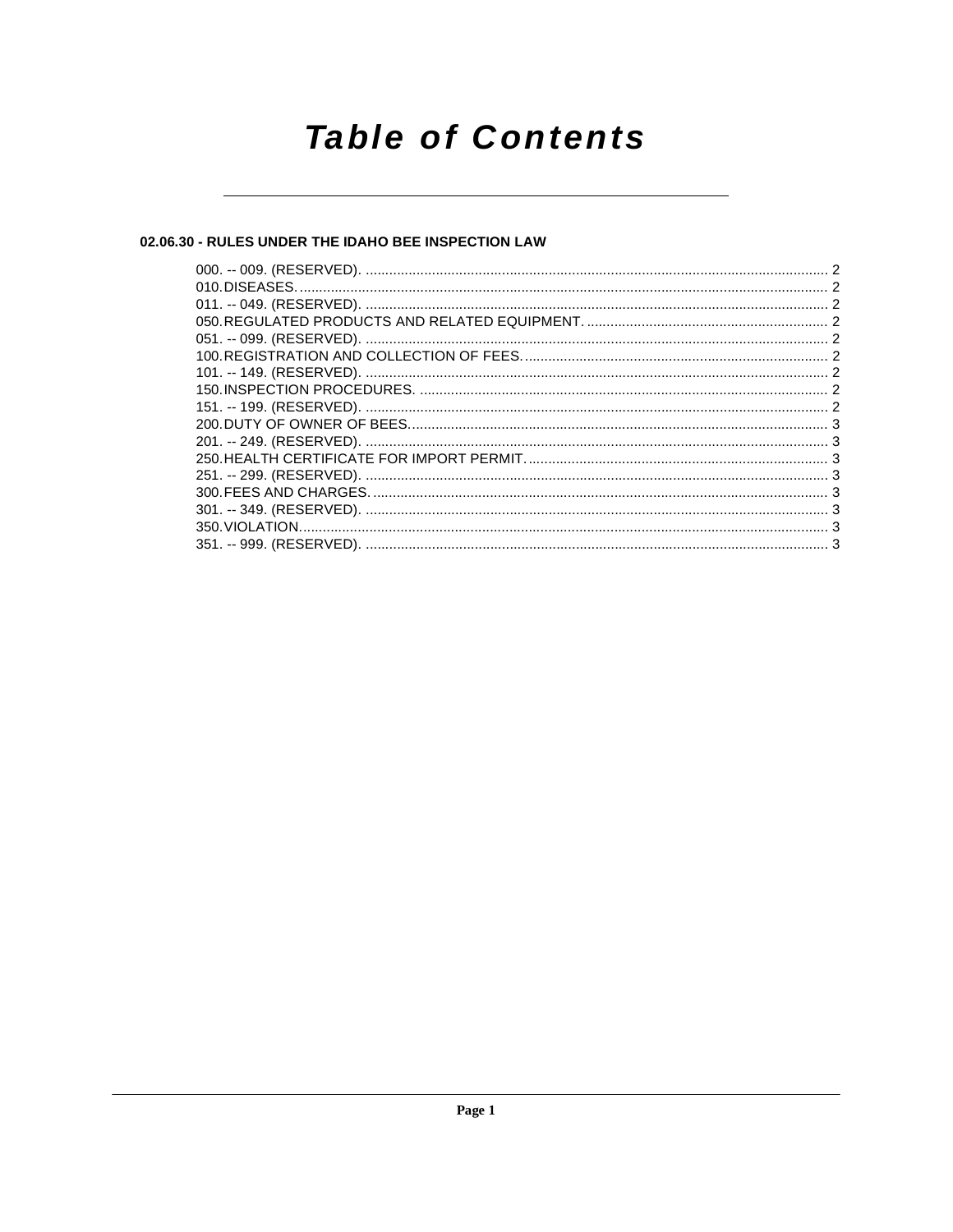#### **IDAPA 02 TITLE 06 Chapter 30**

## **02.06.30 - RULES UNDER THE IDAHO BEE INSPECTION LAW**

## **(Pursuant to Title 22, Chapter 25, Idaho Code)**

#### <span id="page-1-1"></span><span id="page-1-0"></span>**000. -- 009. (RESERVED).**

#### <span id="page-1-11"></span><span id="page-1-2"></span>**010. DISEASES.**

Certain diseases of bees, specifically American foulbrood, European foulbrood, sac brood and bee paralysis, Varroa mite, tracheal mite or any other disease or abnormal condition of egg, larval, pupal or adult stages of honey bees, hereinafter referred to as bee diseases. (11-21-91)

#### <span id="page-1-3"></span>**011. -- 049. (RESERVED).**

#### <span id="page-1-16"></span><span id="page-1-4"></span>**050. REGULATED PRODUCTS AND RELATED EQUIPMENT.**

These rules concern any stage of the common honey bee, Apis mellifera L., all equipment used in handling and manipulation of bees, wax, and hives, and shall also include any containers for honey and wax which may be used in any apiary or in transporting bees and their products and apiary supplies, which are located within the state of Idaho. (11-21-91)

#### <span id="page-1-5"></span>**051. -- 099. (RESERVED).**

#### <span id="page-1-15"></span><span id="page-1-6"></span>**100. REGISTRATION AND COLLECTION OF FEES.**

On or before July 1 of each year any person engaging in the activities of apiculture shall file with the Idaho Department of Agriculture a "Registration" form provided by the Idaho Department of Agriculture specifying the name, residence, place of apiaries, number of hives or colonies of bees owned or controlled, and such other information as may be required. The registration form shall be accompanied by the applicable registration fee.

(11-21-91)

#### <span id="page-1-7"></span>**101. -- 149. (RESERVED).**

#### <span id="page-1-12"></span><span id="page-1-8"></span>**150. INSPECTION PROCEDURES.**

<span id="page-1-17"></span>**01. Request For Inspection**. All beekeepers requiring an apiary inspection shall complete the "Request for Inspection" form provided by the Department of Agriculture. Information shall include name, address, telephone number of the applicant, number of colonies to be inspected and the state(s) to which entry is desired. The applicant agrees to pay the costs of the inspection according to the fee schedule in Section 300. The request for inspection must be returned to the Department of Agriculture no later than August 15 of each year. Late requests will be accepted through August 31, after which no requests for inspection will be accepted. No inspections will be conducted after October 15 of each year. Apiaries found free of disease will be entitled to receive a health certificate valid for one (1) year from date of issuance permitting access to those states which require and recognize Idaho certification. (11-21-91) certification. (11-21-91)

<span id="page-1-10"></span>**02. Disease Inspection**. The apiary inspector shall inspect for all diseases and pests cited in Section cifically for American foulbrood and Varroa mite. (11-21-91) 010, specifically for American foulbrood and Varroa mite.

<span id="page-1-14"></span>**03. Posting Of Registration**. All apiaries located within the state of Idaho shall be conspicuously ith the name, address and telephone number and state registration number of the owner. (11-21-91) posted with the name, address and telephone number and state registration number of the owner.

<span id="page-1-13"></span>**04. Necessary Precautions**. The apiary inspector shall take all necessary precautions to properly disinfect all tools and any other thing which may have come into contact with diseased bees or equipment to prevent spread of the disease. (11-21-91)

#### <span id="page-1-9"></span>**151. -- 199. (RESERVED).**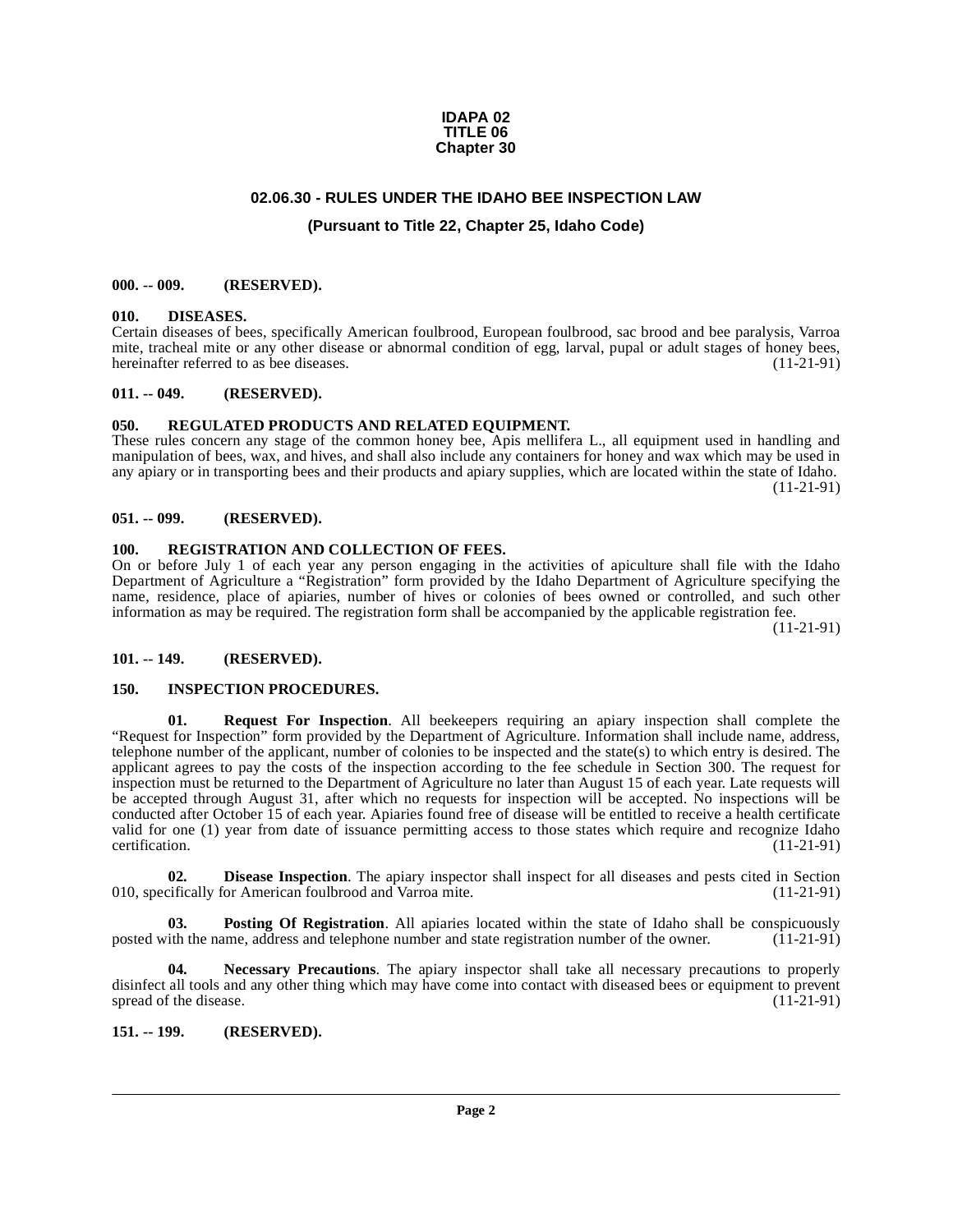#### <span id="page-2-9"></span><span id="page-2-0"></span>**200. DUTY OF OWNER OF BEES.**

<span id="page-2-8"></span>**01. Compliance With Rules**. It shall be the duty of the owner of any bees, within the state of Idaho, to comply with these rules. Upon receipt of disease notification, the owner shall control the disease through the use of registered and approved agents in accordance with label directions or eradicate the disease by burning, then burying under not less than eighteen (18) inches of soil, the contaminated bees and equipment. (11-21-91) under not less than eighteen (18) inches of soil, the contaminated bees and equipment.

<span id="page-2-14"></span>**02. Quarantined Apiary**. Bees shall not be removed from an infested or quarantined apiary without on, in writing, from the Director or his agents. (11-21-91) permission, in writing, from the Director or his agents.

#### <span id="page-2-1"></span>**201. -- 249. (RESERVED).**

#### <span id="page-2-11"></span><span id="page-2-2"></span>**250. HEALTH CERTIFICATE FOR IMPORT PERMIT.**

The certificate of health from the state of origin required for an importation permit as provided by Idaho Code, Section 22-2526 shall specifically state that the apiary was inspected and found free of American foulbrood and Varroa mite. (11-21-91) Varroa mite. (11-21-91) (11-21-91)

#### <span id="page-2-3"></span>**251. -- 299. (RESERVED).**

#### <span id="page-2-4"></span>**300. FEES AND CHARGES.**

<span id="page-2-12"></span><span id="page-2-10"></span>

| 01. | <b>Inspection, Sampling And Other Field Work:</b>                                               | $(11-21-91)$ |
|-----|-------------------------------------------------------------------------------------------------|--------------|
| a.  | Inspection time: fifteen dollars (\$15) per hour.                                               | $(11-21-91)$ |
| b.  | Travel costs: mileage, meals and lodging shall be charged according to established state rates. | $(11-21-91)$ |

<span id="page-2-15"></span><span id="page-2-13"></span>**02.** Laboratory Examination. Twenty-five dollars (\$25) per worker hour. (11-21-91)

### <span id="page-2-5"></span>**301. -- 349. (RESERVED).**

#### <span id="page-2-6"></span>**350. VIOLATION.**

Violation of any of the provisions of the Idaho Bee Inspection Law, Title 22, Chapter 25, Idaho Code or rules promulgated thereunder is a misdemeanor. A civil penalty may also be assessed pursuant to Idaho Code, Section 22- 2539(2). (11-21-91)

#### <span id="page-2-7"></span>**351. -- 999. (RESERVED).**